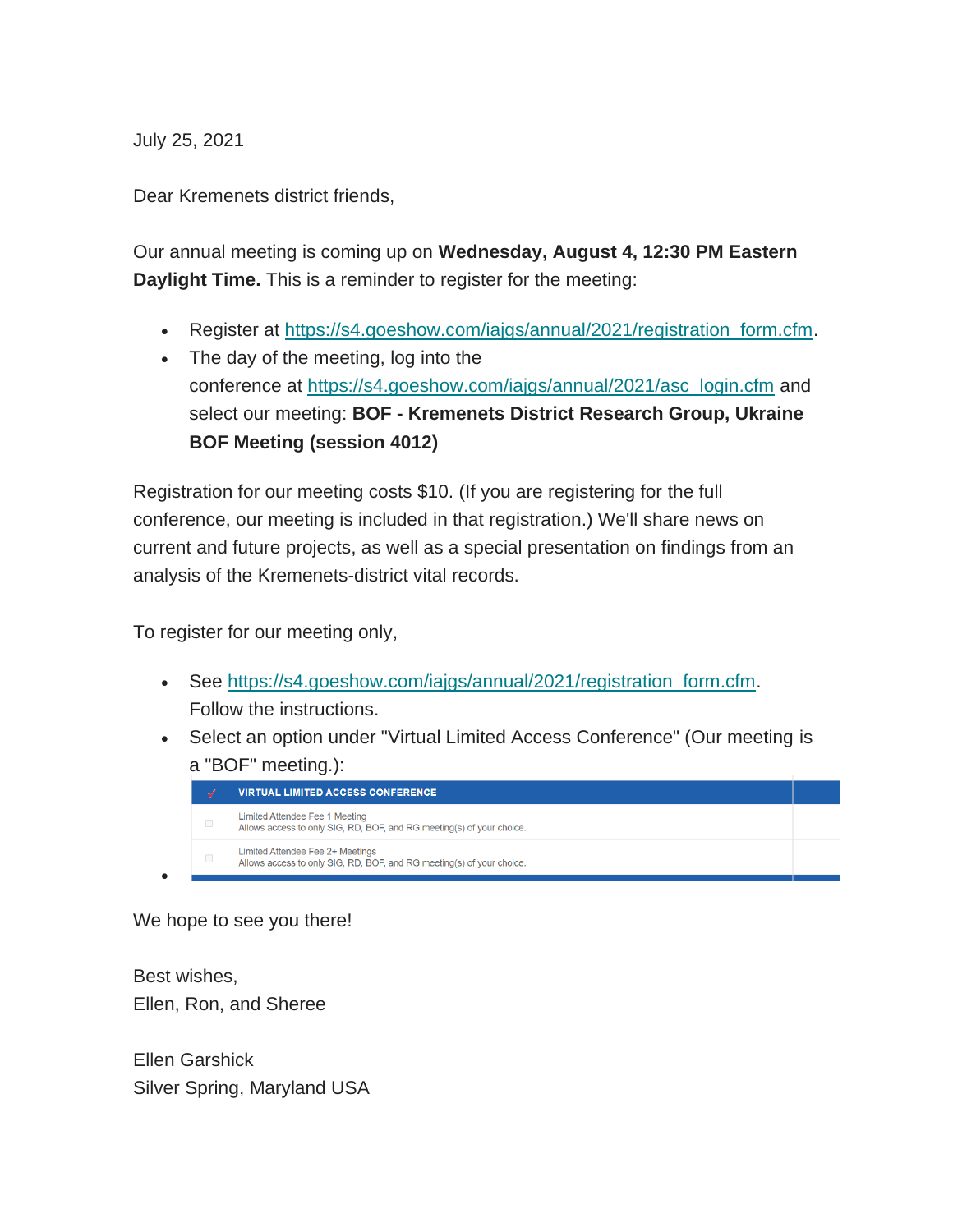Co-Coordinator, Kremenets Research Area an activity of the Kremenets District Research Group <http://kehilalinks.jewishgen.org/Kremenets>

Researching BAT, AVERBAKH from Kremenets, Shumsk, Katerburg, and Folvarki, Ukraine; GERSHIK, HURWITCH from Staryye Dorogi and Bobruisk, Belarus; ROTHKOPF (ROTKOP), GOLDBERG from Bialystok, Poland, and Baranivichi and Slonim, Belarus

Ron Doctor [\(rddpdx@gmail.com\)](mailto:rddpdx@gmail.com)

Overland Park, Kansas USA

Co-Coordinator, [Kremenets Research Area/Jewish Records Indexing-Poland,](http://kehilalinks.jewishgen.org/Kremenets) an activity of the Kremenets District Research Group (KDRG) and Board Member and Past Coordinator, JewishGen Ukraine Special Interest Group (Ukraine SIG) and Coordinator, Jewish Genealogy Cooperative of Kansas and Missouri [JGCofKM@gmail.com](mailto:JGCofKM@gmail.com) <https://sites.google.com/site/jgcofkm/home> Researching DOCTOR (DIOKHTER), VARER, AVERBAKH, KORENFELD ... all from Kremenets, Oleksinets, Yampol, Vishnevets and KAZDOY (KOSODOY), DUBINSKI, DUBOWSKY ... all from Kiev, Uman, Odessa

Sheree Roth (ssroth@pacbell.net)

Co-Coordinator, [Kremenets Research Area/Jewish Records Indexing-Poland,](http://kehilalinks.jewishgen.org/Kremenets) an activity of the Kremenets District Research Group (KDRG)

## **How to Donate to Kremenets Towns Research**

**Credit card or debit card:** Follow the instructions at [http://jri-poland.org/support.htm.](http://jri-poland.org/support.htm) Under "Allocation of your contribution," select "Town Name" and enter "Kremenets Towns." (Note: Membership in JRI-Poland is separate and is not a contribution to Kremenets Towns.) When you make your donation, please also send an e-mail message to [kremenetsdrg@gmail.com](mailto:kremenetsdrg@gmail.com) with the amount and date of your contribution so that we